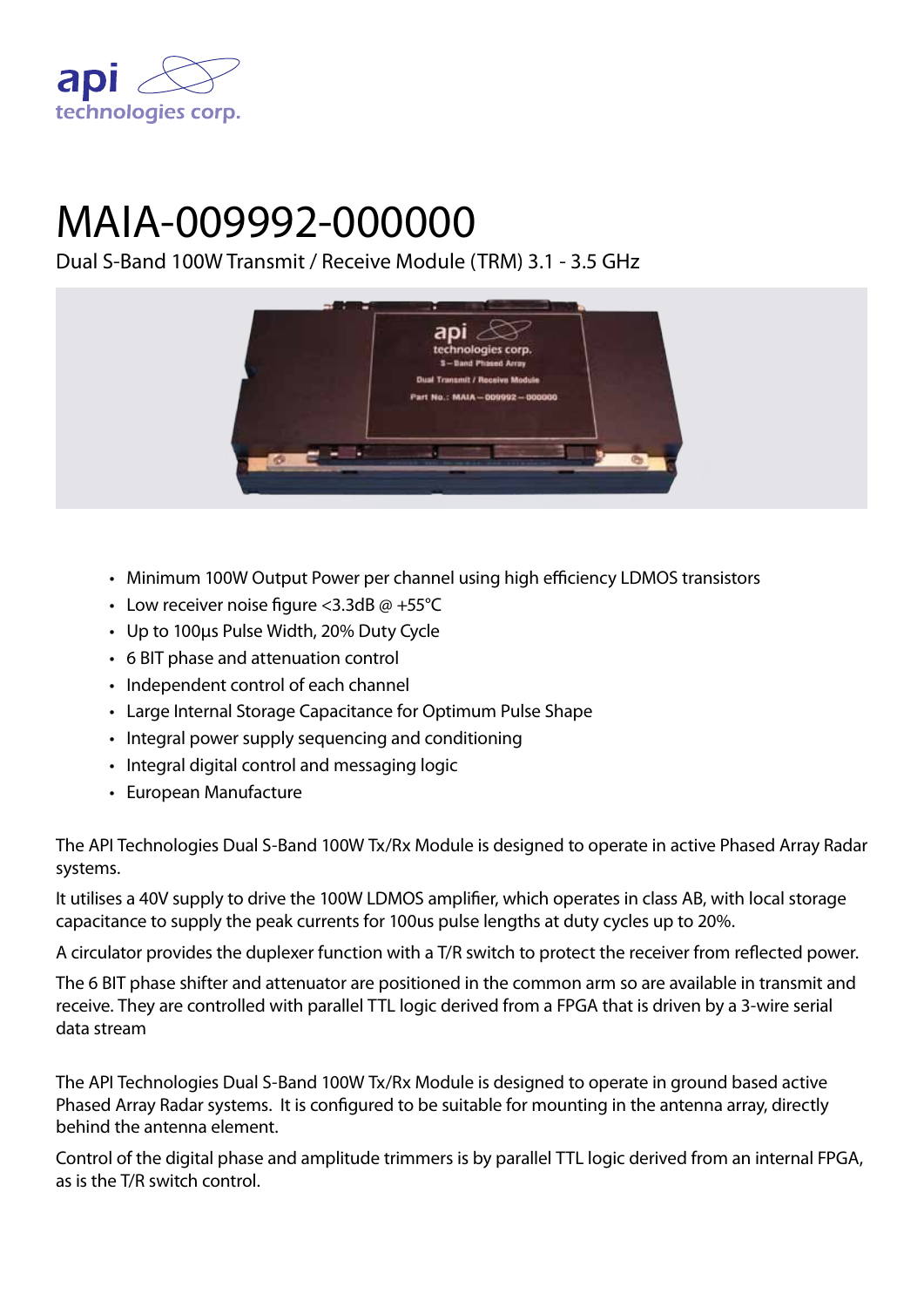| Parameter                                                                                         | Performance                                                         |
|---------------------------------------------------------------------------------------------------|---------------------------------------------------------------------|
| Frequency                                                                                         | $3.1 - 3.5$ GHz                                                     |
| Peak Output Power @ 20% duty cycle                                                                | $>100W$                                                             |
| Output Power stability over freq                                                                  | $\pm 0.8$ dB                                                        |
| Transmit input power level                                                                        | 0dBm                                                                |
| <b>Pulse Width</b>                                                                                | $2 - 100 \mu S$                                                     |
| Duty cycle                                                                                        | Up to 20%                                                           |
| Pulse droop                                                                                       | 0.5dB Max                                                           |
| Pulse Rise & Fall time                                                                            | < 100ns                                                             |
| <b>TX Input VSWR</b>                                                                              | 1.5:1                                                               |
| <b>RX Input VSWR</b>                                                                              | 2:1                                                                 |
| Receiver Gain (reference state)                                                                   | 27dB nom.                                                           |
| Rx Gain variation with Freq/Temp                                                                  | 1dB (Freq) ; $\pm$ 1dB (Temp) (see Note 1)                          |
| Receiver output 1dB compression                                                                   | $+4dBm$                                                             |
| Receiver Isolation in RX 'OFF' state                                                              | 60dB min                                                            |
| Isolation between Receiver channels                                                               | 50dB min                                                            |
| Out of Band Rejection of Receiver:<br>At 2700 and 3900 MHz<br>DC to 2000 MHz<br>4.5 GHz to 10 GHz | 30dB min<br>50dB min<br>50dB min                                    |
| <b>Rx Noise Figure</b>                                                                            | $<$ 3d $B$                                                          |
| Digital phase shifter                                                                             | 6 BIT, LSB = $5.625^{\circ}$ , RMS phase error < $4^{\circ}$        |
| Digital attenuator                                                                                | 6 BIT, $LSB = 0.5 dB$ , RMS error < 1 dB                            |
| Tx/Rx switching time                                                                              | 200 <sub>ns</sub>                                                   |
| <b>Supply Voltages</b>                                                                            | $+40V$                                                              |
| <b>Supply Current</b>                                                                             | 5A Max. Average Power 20% Duty Cycle<br>(Both channels in transmit) |

## RF Performance

| Mechanical              |                       |  |
|-------------------------|-----------------------|--|
| <b>Mass</b>             | < 1Ka                 |  |
| <b>Dimensions</b>       | 200mm x 90mm x 34.5mm |  |
| <b>RF</b> connectors    | Blind Mate (Male)     |  |
| DC and Signal Connector | D-type                |  |

| Environmental                |                                                 |  |
|------------------------------|-------------------------------------------------|--|
| <b>Operating Temperature</b> | $-20^{\circ}$ C to $+55^{\circ}$ C (see Note 1) |  |
| Storage Temperature          | -30°C to +70°C                                  |  |
| Damp Heat                    | $+40^{\circ}$ C, RH $> 95\%$                    |  |



| <b>Absolute Maximum Ratings</b> |                        |
|---------------------------------|------------------------|
| Base-plate Temperature          | $-20^{\circ}$ C to $+$ |
| Input Power at Tx I/P Port      | +5dBm @ 100µS Pulse    |
| Supply Voltage                  |                        |

Typical Performance

Schematic



Note 1: Only a Single Channel Shown

Performance: Over temperature,  $Z0 = 50\Omega$ , VCC = +40 VDC Note 1: Baseplate temperature held to  $35^{\circ}$ C  $\pm$  5 $^{\circ}$ C